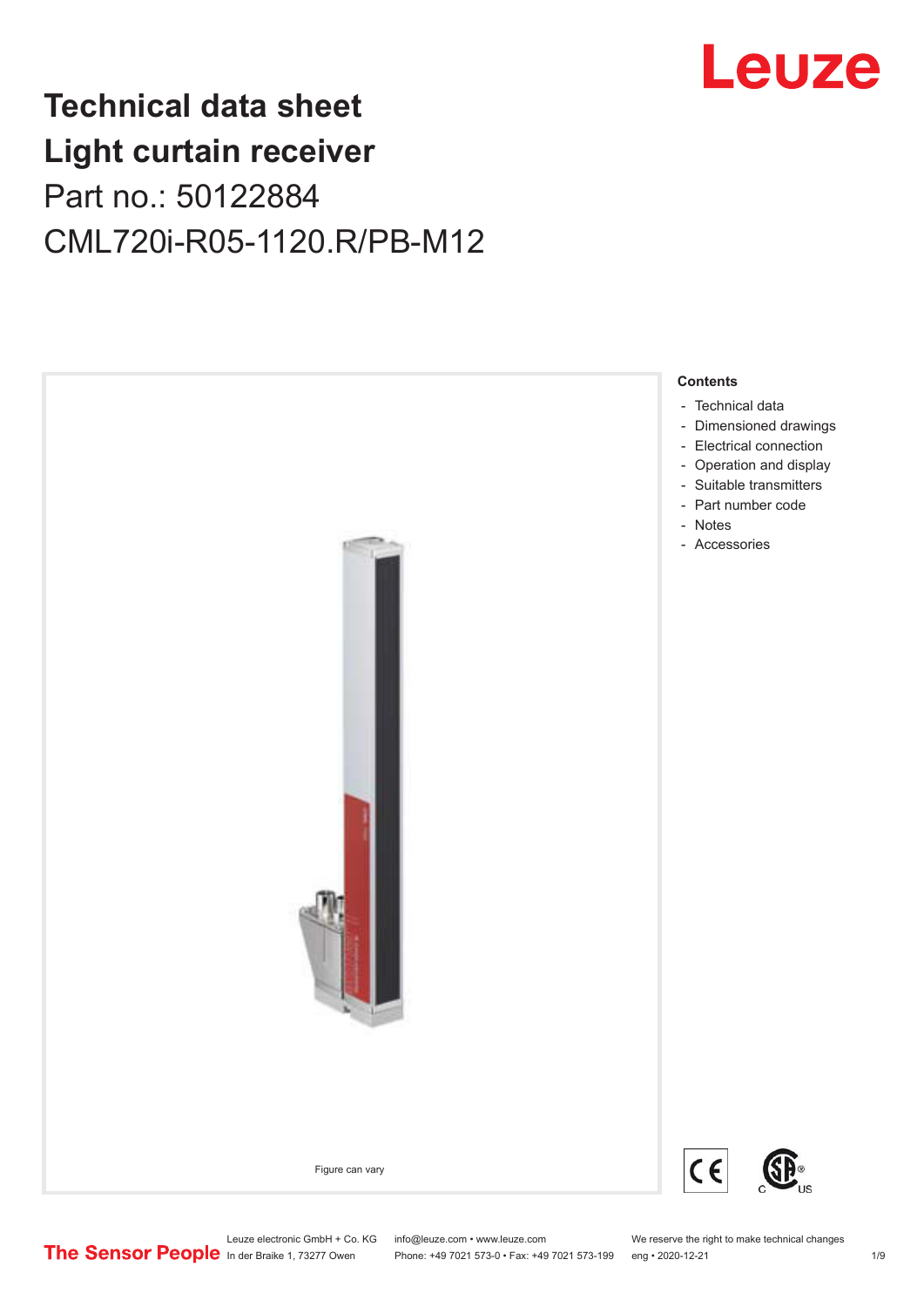## <span id="page-1-0"></span>**Technical data**

# Leuze

| <b>Basic data</b>                                  |                                                                                                             |
|----------------------------------------------------|-------------------------------------------------------------------------------------------------------------|
| <b>Series</b>                                      | 720                                                                                                         |
| <b>Operating principle</b>                         | Throughbeam principle                                                                                       |
| Device type                                        | Receiver                                                                                                    |
| <b>Contains</b>                                    | Accessories for the use of the BT-2R1                                                                       |
| Application                                        | Object measurement                                                                                          |
| <b>Special version</b>                             |                                                                                                             |
| <b>Special version</b>                             | Crossed-beam scanning                                                                                       |
|                                                    | Diagonal-beam scanning                                                                                      |
|                                                    | Parallel-beam scanning                                                                                      |
| <b>Optical data</b>                                |                                                                                                             |
| <b>Operating range</b>                             | Guaranteed operating range                                                                                  |
| <b>Operating range</b>                             | 0.13.5m                                                                                                     |
| <b>Operating range limit</b>                       | Typical operating range                                                                                     |
| <b>Operating range limit</b>                       | 0.14.5m                                                                                                     |
| <b>Measurement field length</b>                    | 1.120 mm                                                                                                    |
| <b>Number of beams</b>                             | 224 Piece(s)                                                                                                |
| Beam spacing                                       | 5 <sub>mm</sub>                                                                                             |
|                                                    |                                                                                                             |
| <b>Measurement data</b><br>Minimum object diameter | 10 mm                                                                                                       |
|                                                    |                                                                                                             |
| <b>Electrical data</b>                             |                                                                                                             |
| <b>Protective circuit</b>                          | Polarity reversal protection                                                                                |
|                                                    | Short circuit protected                                                                                     |
|                                                    | <b>Transient protection</b>                                                                                 |
| Performance data                                   |                                                                                                             |
| Supply voltage U <sub>B</sub>                      | 18  30 V, DC                                                                                                |
| <b>Residual ripple</b>                             | 0  15 %, From $U_{\rm B}$                                                                                   |
| <b>Open-circuit current</b>                        | 0  270 mA, The specified values refer<br>to the entire package consisting of trans-<br>mitter and receiver. |
|                                                    |                                                                                                             |
| Inputs/outputs selectable<br>Output current, max.  | 100 mA                                                                                                      |
| Input resistance                                   | $6.000 \Omega$                                                                                              |
| Number of inputs/outputs selectable 2 Piece(s)     |                                                                                                             |
|                                                    |                                                                                                             |
| Type                                               | Inputs/outputs selectable<br><b>DC</b>                                                                      |
| Voltage type, outputs                              |                                                                                                             |
| Switching voltage, outputs                         | Typ. $U_R / 0 V$                                                                                            |
| Voltage type, inputs                               | DC                                                                                                          |
| Switching voltage, inputs                          | high: ≥6V                                                                                                   |
|                                                    | $low: 4V$                                                                                                   |
| Input/output 1                                     |                                                                                                             |
| Activation/disable delay                           | 1 <sub>ms</sub>                                                                                             |
| <b>Timing</b>                                      |                                                                                                             |
|                                                    | $7.12$ ms                                                                                                   |
| Cycle time                                         |                                                                                                             |
| Response time per beam                             | $30 \mu s$                                                                                                  |
| <b>Interface</b>                                   |                                                                                                             |
| Type                                               | PROFIBUS DP                                                                                                 |
| <b>PROFIBUS DP</b>                                 |                                                                                                             |
| <b>Function</b>                                    | Process                                                                                                     |

| <b>Service interface</b>           |                                        |
|------------------------------------|----------------------------------------|
| Type                               | IO-Link                                |
|                                    |                                        |
| <b>IO-Link</b>                     |                                        |
| <b>Function</b>                    | Configuration via software             |
|                                    | Service                                |
| <b>Connection</b>                  |                                        |
| <b>Number of connections</b>       | 2 Piece(s)                             |
| <b>Plug outlet</b>                 | Rear side                              |
|                                    |                                        |
| <b>Connection 1</b>                |                                        |
| <b>Function</b>                    | Configuration interface                |
|                                    | Connection to transmitter<br>Signal IN |
|                                    | Signal OUT                             |
|                                    | Voltage supply                         |
| <b>Type of connection</b>          | Connector                              |
| <b>Thread size</b>                 | M12                                    |
| Type                               | Male                                   |
| <b>Material</b>                    | Metal                                  |
| No. of pins                        | 8-pin                                  |
| Encoding                           | A-coded                                |
|                                    |                                        |
| <b>Connection 2</b>                |                                        |
| <b>Function</b>                    | <b>BUS IN</b>                          |
|                                    | <b>BUS OUT</b>                         |
| <b>Type of connection</b>          | Connector<br>M <sub>12</sub>           |
| <b>Thread size</b><br>Type         | Female                                 |
| <b>Material</b>                    | Metal                                  |
| No. of pins                        | 5-pin                                  |
| Encoding                           | B-coded                                |
|                                    |                                        |
| <b>Mechanical data</b>             |                                        |
| Design                             | Cubic                                  |
| Dimension (W x H x L)              | 29 mm x 35.4 mm x 1,143 mm             |
| <b>Housing material</b>            | Metal                                  |
| <b>Metal housing</b>               | Aluminum                               |
| Lens cover material                | Plastic                                |
| Net weight<br><b>Housing color</b> | $1,350$ g<br>Silver                    |
| <b>Type of fastening</b>           | Groove mounting                        |
|                                    | Via optional mounting device           |
|                                    |                                        |
| <b>Operation and display</b>       |                                        |
| Type of display                    | LED                                    |
|                                    | OLED display                           |
| <b>Number of LEDs</b>              | 2 Piece(s)                             |
| Type of configuration              | Software                               |
|                                    | Teach-in                               |
| <b>Environmental data</b>          |                                        |
|                                    |                                        |
| Ambient temperature, operation     | $-3060 °C$                             |
| Ambient temperature, storage       | -40  70 °C                             |

Leuze electronic GmbH + Co. KG info@leuze.com • www.leuze.com We reserve the right to make technical changes In der Braike 1, 73277 Owen Phone: +49 7021 573-0 • Fax: +49 7021 573-199 eng • 2020-12-21 299 Phone: +49 7021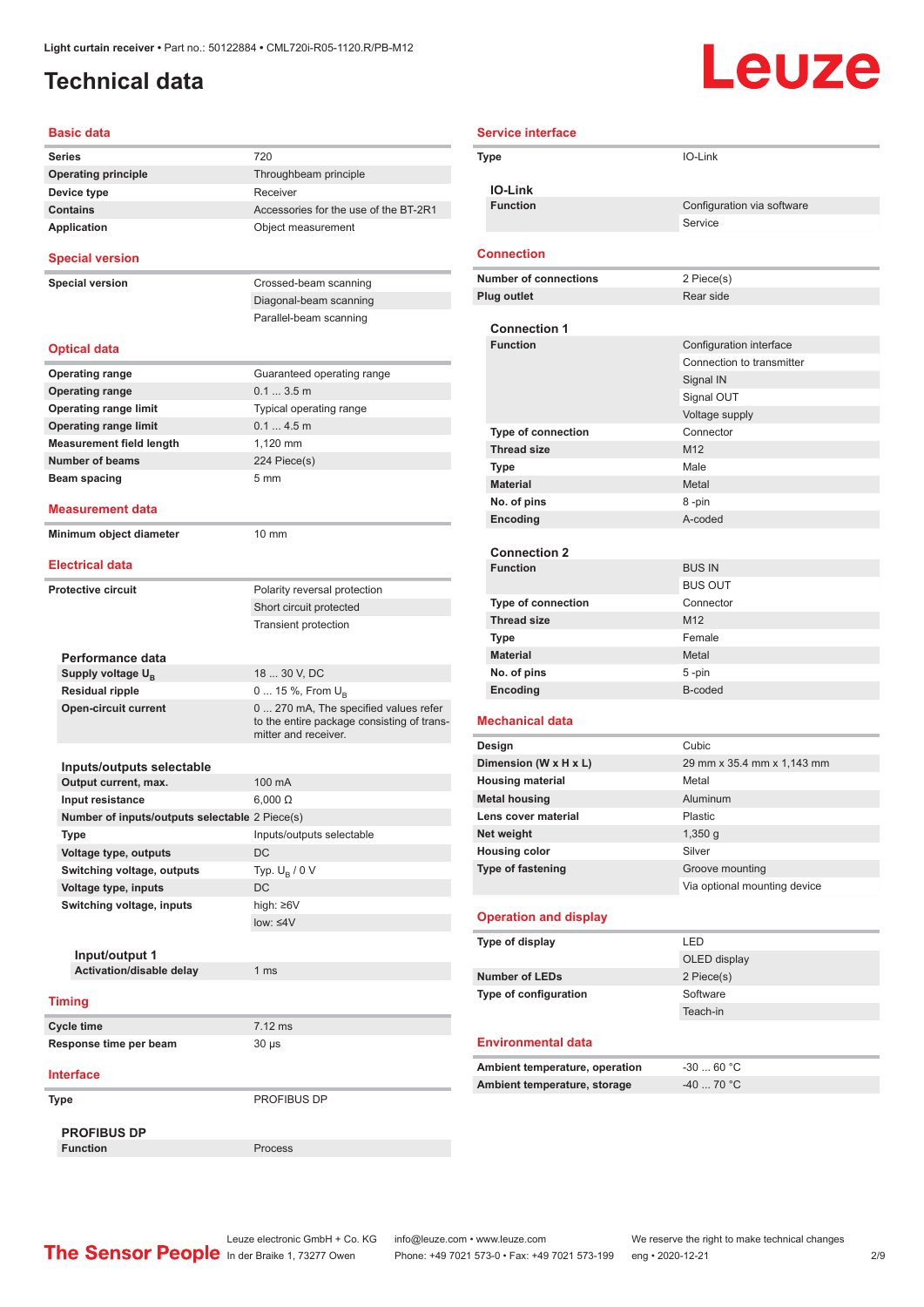## **Technical data**

# Leuze

#### **Certifications**

| Degree of protection     | IP 65         |
|--------------------------|---------------|
| <b>Protection class</b>  | Ш             |
| <b>Certifications</b>    | c CSA US      |
| <b>Standards applied</b> | IEC 60947-5-2 |
|                          |               |

#### **Classification**

| <b>Customs tariff number</b> | 90314990 |
|------------------------------|----------|
| eCl@ss 5.1.4                 | 27270910 |
| eCl@ss 8.0                   | 27270910 |
| eCl@ss 9.0                   | 27270910 |
| eCl@ss 10.0                  | 27270910 |
| eCl@ss 11.0                  | 27270910 |
| <b>ETIM 5.0</b>              | EC002549 |
| <b>ETIM 6.0</b>              | EC002549 |
| <b>ETIM 7.0</b>              | EC002549 |
|                              |          |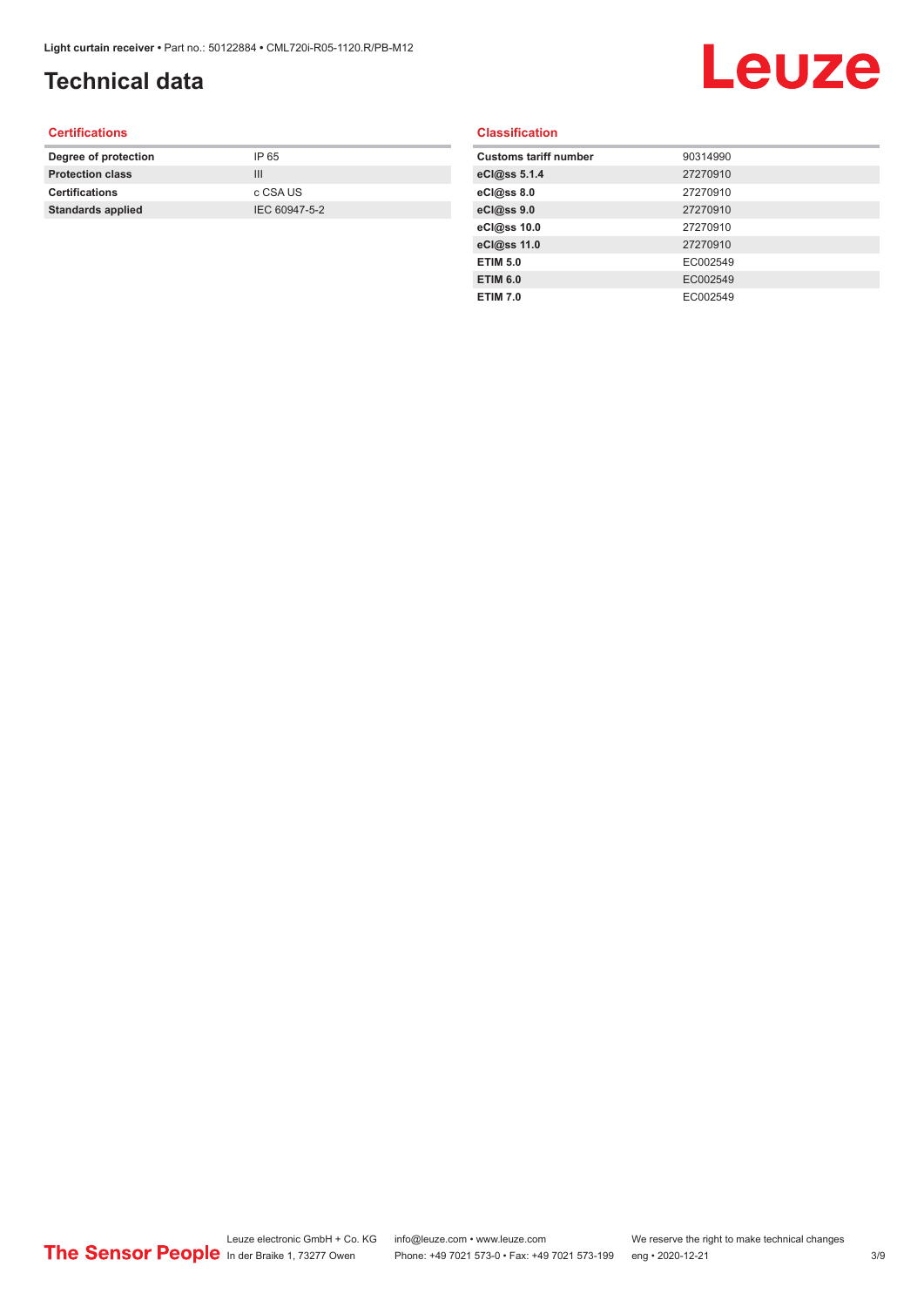#### <span id="page-3-0"></span>**Dimensioned drawings**

All dimensions in millimeters



- B Measurement field length 1120 mm
- F M6 thread
- G Fastening groove
- 
- T Transmitter
- R Receiver
- Y 2.5 mm



## **Leuze**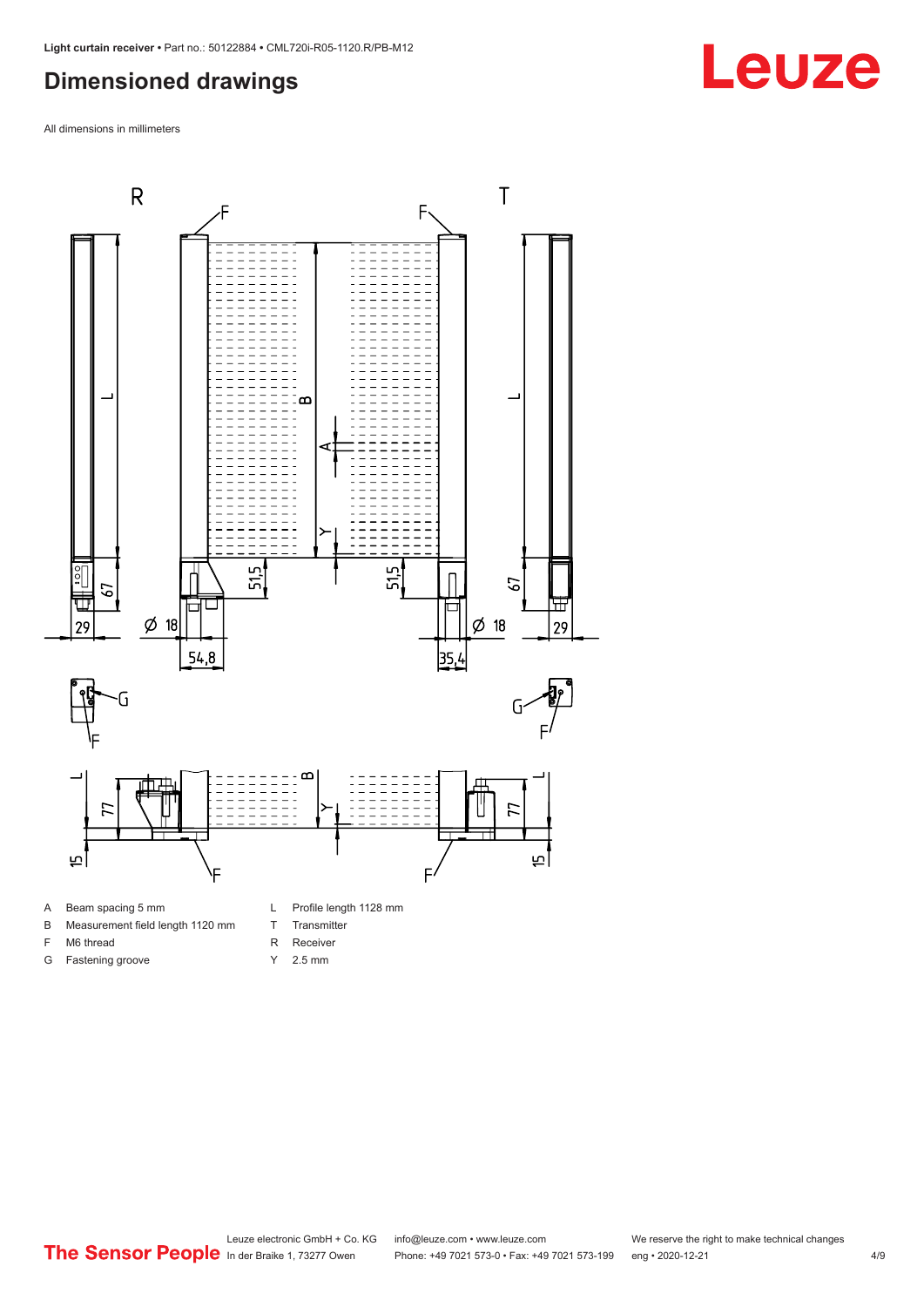#### <span id="page-4-0"></span>**Dimensioned drawings**





A PWR / SW IN / OUT B BUS IN / OUT

## **Electrical connection**

#### **Connection 1**

| <b>Function</b>    | Configuration interface   |
|--------------------|---------------------------|
|                    | Connection to transmitter |
|                    | Signal IN                 |
|                    | Signal OUT                |
|                    | Voltage supply            |
| Type of connection | Connector                 |
| <b>Thread size</b> | M12                       |
| <b>Type</b>        | Male                      |
| <b>Material</b>    | Metal                     |
| No. of pins        | 8-pin                     |
| Encoding           | A-coded                   |

#### **Pin Pin assignment**

|                | $V^+$            |  |  |
|----------------|------------------|--|--|
| $\overline{2}$ | I/O <sub>1</sub> |  |  |
| 3              | <b>GND</b>       |  |  |
| $\overline{4}$ | IO-Link          |  |  |
| 5              | I/O <sub>2</sub> |  |  |
| 6              | RS 485 Tx+       |  |  |
|                | RS 485 Tx+       |  |  |
| 8              | <b>FE/SHIELD</b> |  |  |
|                |                  |  |  |



#### **Connection 2**

| <b>Function</b>           | <b>BUS IN</b>  |
|---------------------------|----------------|
|                           | <b>BUS OUT</b> |
| <b>Type of connection</b> | Connector      |
| <b>Thread size</b>        | M12            |
| <b>Type</b>               | Female         |
| <b>Material</b>           | Metal          |
| No. of pins               | $5$ -pin       |
| Encoding                  | B-coded        |
|                           |                |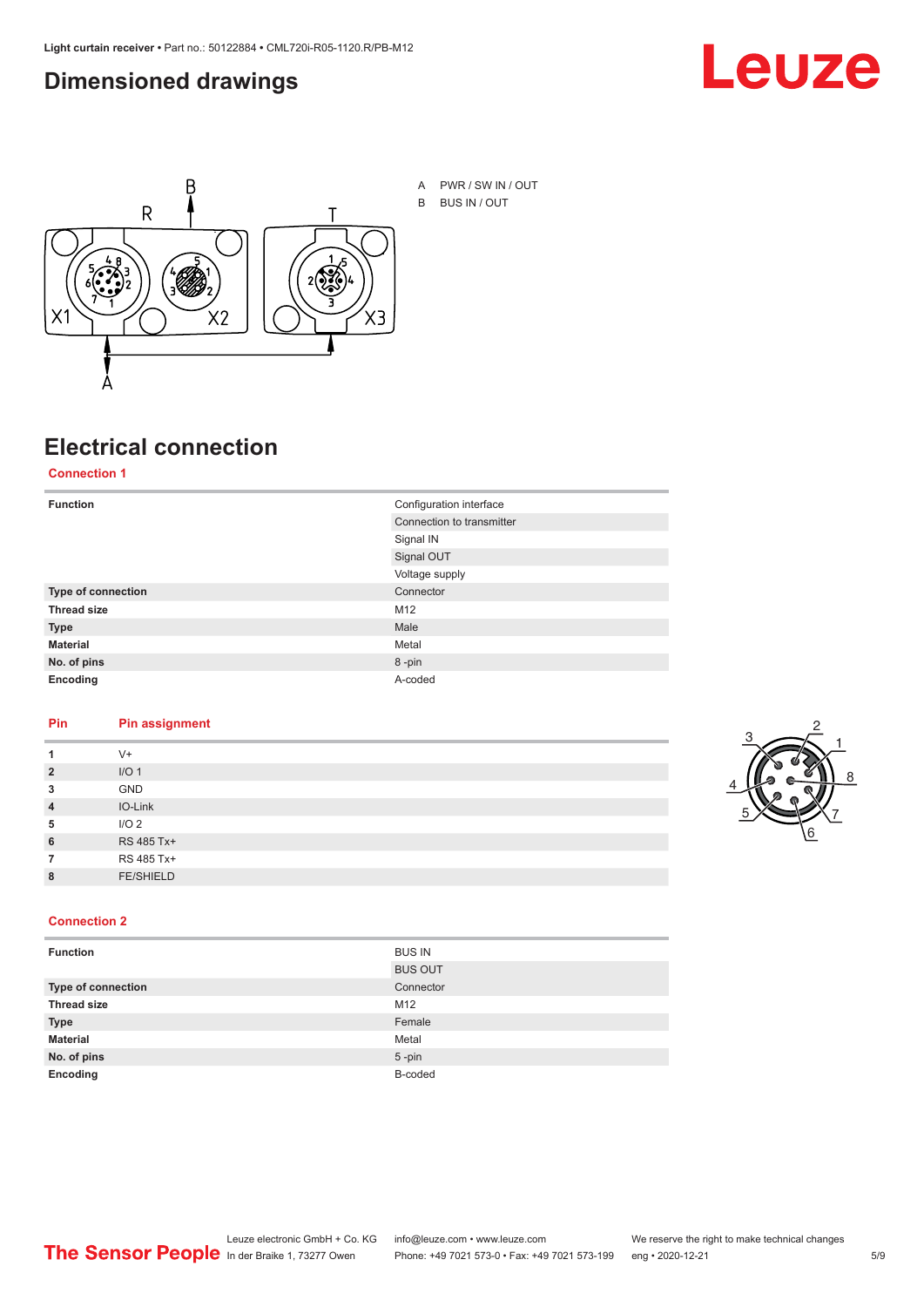## <span id="page-5-0"></span>**Electrical connection**

#### **Pin Pin assignment 1** V+ **2** Tx-**3** PB GND **4** Tx+ **5** FE/SHIELD 3 2 1 5 4

## **Operation and display**

| <b>LED</b>     | <b>Display</b>           | <b>Meaning</b>                         |
|----------------|--------------------------|----------------------------------------|
|                | Green, continuous light  | Operational readiness                  |
|                | Green, flashing          | Teach / error                          |
| $\overline{2}$ | Yellow, continuous light | Light path free, with function reserve |
|                | Yellow, flashing         | No function reserve                    |
|                | Off                      | Object detected                        |

#### **Suitable transmitters**

| Part no. | <b>Designation</b>         | <b>Article</b>               | <b>Description</b>                                                          |
|----------|----------------------------|------------------------------|-----------------------------------------------------------------------------|
| 50119462 | CML720i-T05-<br>1120.R-M12 | Light curtain<br>transmitter | Operating range: 0.1  3.5 m<br>Connection: Connector, M12, Rear side, 5-pin |

### **Part number code**

Part designation: **CML7XXi-YZZ-AAAA.BCCCDDD-EEEFFF**

| <b>CML</b>  | <b>Operating principle</b><br>Measuring light curtain                                                                                     |
|-------------|-------------------------------------------------------------------------------------------------------------------------------------------|
| 7XXi        | <b>Series</b><br>720i: 720i series<br>730i: 730i series                                                                                   |
| Y           | Device type<br>T: transmitter<br>R: receiver                                                                                              |
| <b>ZZ</b>   | <b>Beam spacing</b><br>$05:5$ mm<br>10:10 mm<br>20:20 mm<br>40:40 mm                                                                      |
| <b>AAAA</b> | Measurement field length [mm], dependent on beam spacing                                                                                  |
| B           | Equipment<br>A: connector outlet, axial<br>R: rear connector outlet                                                                       |
| <b>CCC</b>  | Interface<br>L: IO-Link<br>/CN: CANopen<br>/PB: PROFIBUS<br>/PN: PROFINET<br>/CV: Analog current and voltage output<br>/D3: RS 485 Modbus |

**Leuze**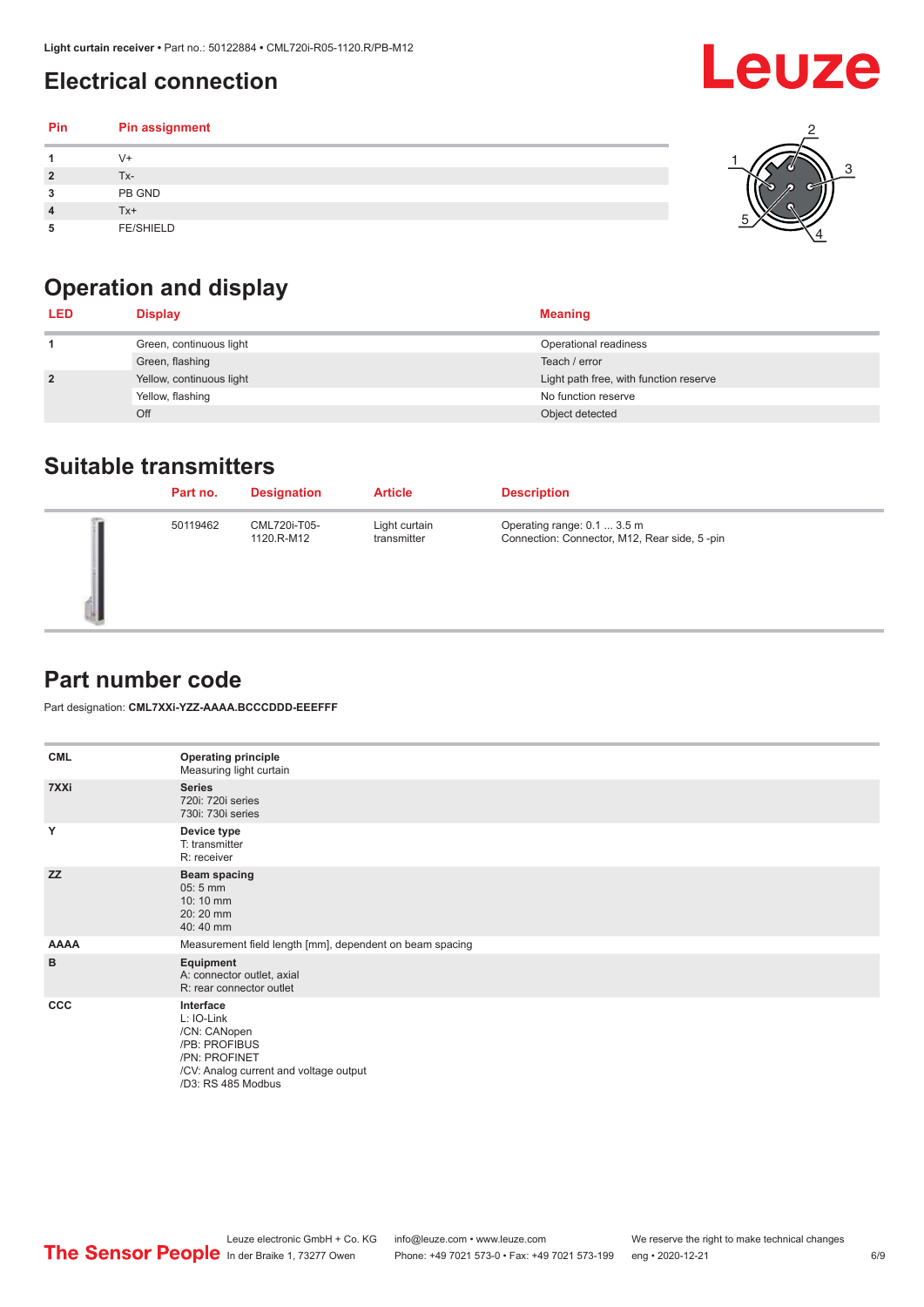#### <span id="page-6-0"></span>**Part number code**



| <b>DDD</b> | <b>Special equipment</b><br>-PS: Power Setting                                                    |
|------------|---------------------------------------------------------------------------------------------------|
| <b>EEE</b> | <b>Electrical connection</b><br>M12: M12 connector                                                |
| <b>FFF</b> | -EX: Explosion protection                                                                         |
|            | <b>Note</b>                                                                                       |
| $\bullet$  | Vector A list with all available device types can be found on the Leuze website at www.leuze.com. |

#### **Notes**

| Observe intended use!                                                                                                                                                                                                      |
|----------------------------------------------------------------------------------------------------------------------------------------------------------------------------------------------------------------------------|
| $\%$ This product is not a safety sensor and is not intended as personnel protection.<br>₹ The product may only be put into operation by competent persons.<br>♦ Only use the product in accordance with its intended use. |



#### **For UL applications:**

ª For UL applications, use is only permitted in Class 2 circuits in accordance with the NEC (National Electric Code). ª These proximity switches shall be used with UL Listed Cable assemblies rated 30V, 0.5A min, in the field installation, or equivalent (categories: CYJV/ CYJV7 or PVVA/PVVA7)

#### **Accessories**

## Connection technology - Connection cables

|        | Part no. | <b>Designation</b>     | <b>Article</b>   | <b>Description</b>                                                                                                                                         |
|--------|----------|------------------------|------------------|------------------------------------------------------------------------------------------------------------------------------------------------------------|
| 2<br>W | 50132079 | KD U-M12-5A-V1-<br>050 | Connection cable | Connection 1: Connector, M12, Axial, Female, A-coded, 5-pin<br>Connection 2: Open end<br>Shielded: No<br>Cable length: 5,000 mm<br>Sheathing material: PVC |

#### Connection technology - Y distribution cables

|   |   | Part no. | <b>Designation</b>          | <b>Article</b>        | <b>Description</b>                                                                                                                                                                                                                                                                                  |
|---|---|----------|-----------------------------|-----------------------|-----------------------------------------------------------------------------------------------------------------------------------------------------------------------------------------------------------------------------------------------------------------------------------------------------|
| Ø | ø | 50118183 | K-Y1 M12A-5m-<br>M12A-S-PUR | Interconnection cable | Connection 1: Connector, M12, Axial, Female, A-coded, 5-pin<br>Connection 2: Connector, M12, Axial, Male, A-coded, 5-pin<br>Connection 3: Connector, M12, Axial, Female, A-coded, 8-pin<br>Shielded: Yes<br>Cable length fork 1: 5,000 mm<br>Cable length fork 2: 150 mm<br>Sheathing material: PUR |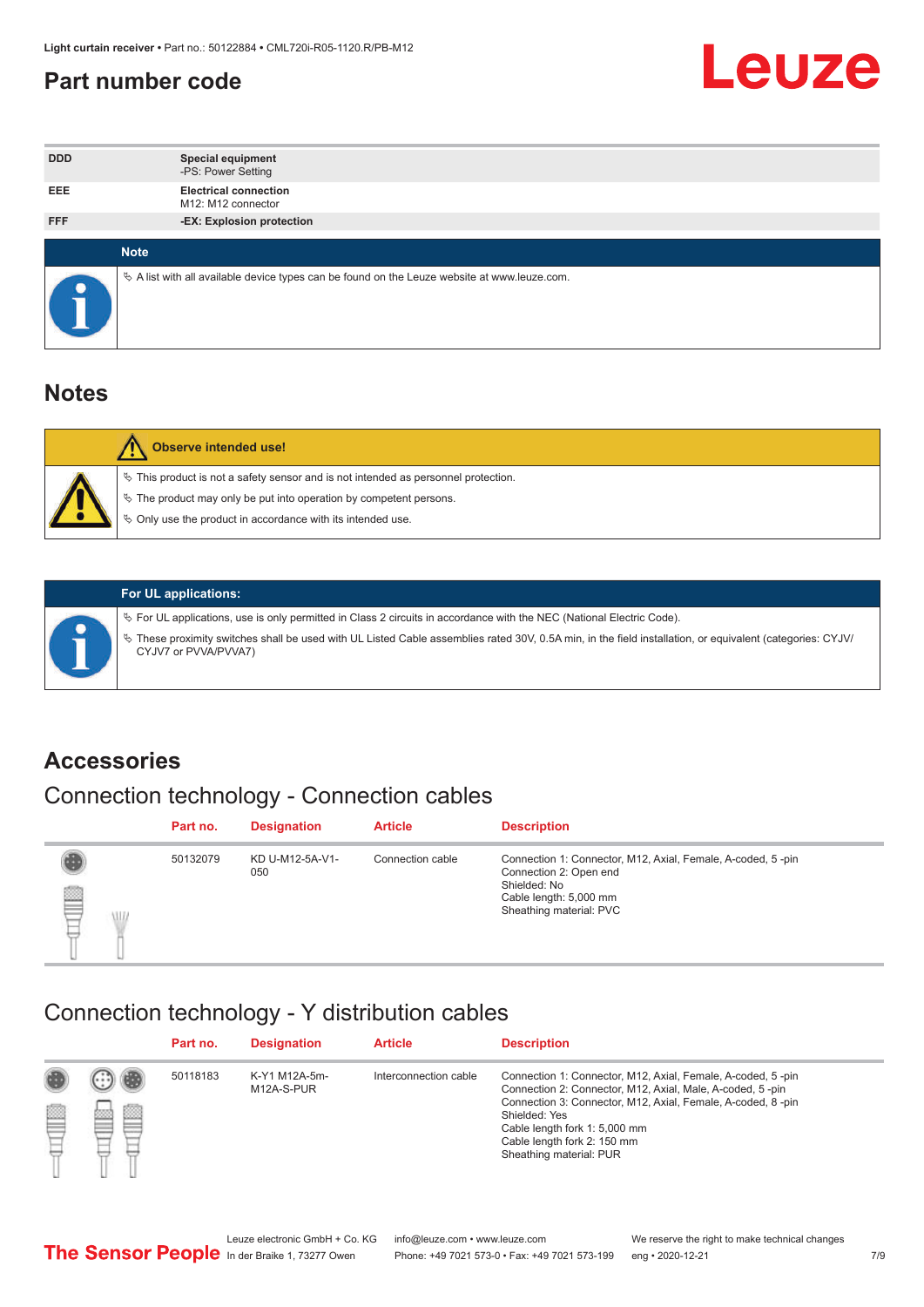#### **Accessories**

# **Leuze**

|   |            | Part no. | <b>Designation</b>           | <b>Article</b>        | <b>Description</b>                                                                                                                                                                                                                                                                             |
|---|------------|----------|------------------------------|-----------------------|------------------------------------------------------------------------------------------------------------------------------------------------------------------------------------------------------------------------------------------------------------------------------------------------|
| œ | 83<br>toni | 50123265 | K-YPB M12A-5m-<br>M12A-S-PUR | Interconnection cable | Suitable for interface: PROFIBUS DP<br>Connection 1: Connector, M12, Axial, Male, B-coded, 5-pin<br>Connection 2: Cable with connector, M12, Axial, Female, B-coded, 5-pin<br>Connection 3: Cable with connector, M12, Axial, Male, B-coded, 5-pin<br>Shielded: Yes<br>Sheathing material: PUR |

### Mounting technology - Mounting brackets

|               | Part no. | <b>Designation</b> | <b>Article</b>      | <b>Description</b>                                                                                                                                                                                                        |
|---------------|----------|--------------------|---------------------|---------------------------------------------------------------------------------------------------------------------------------------------------------------------------------------------------------------------------|
| $\frac{1}{2}$ | 50142900 | BT 700M.5-2SET     | Mounting device set | Design of mounting device: Bracket mounting<br>Fastening, at system: Through-hole mounting, T slotted hole<br>Mounting bracket, at device: Screw type, Sliding block<br>Type of mounting device: Rigid<br>Material: Steel |

## Mounting technology - Swivel mounts

| Part no. | <b>Designation</b> | <b>Article</b>       | <b>Description</b>                                                                                                                                          |
|----------|--------------------|----------------------|-------------------------------------------------------------------------------------------------------------------------------------------------------------|
| 429046   | <b>BT-2R1</b>      | Mounting bracket set | Fastening, at system: Through-hole mounting<br>Mounting bracket, at device: Clampable<br>Type of mounting device: Turning, 360°<br>Material: Metal, Plastic |

### Configuration devices

| Part no. | <b>Designation</b>             | <b>Article</b>  | <b>Description</b>                                                       |
|----------|--------------------------------|-----------------|--------------------------------------------------------------------------|
| 50121098 | SET MD12-US2-IL1.1<br>$+$ Zub. | Diagnostics set | Interface: USB<br>Connections: 2 Piece(s)<br>Degree of protection: IP 20 |

#### Services

| Part no. | <b>Designation</b> | <b>Article</b>   | <b>Description</b>                                                                                                                                                                                                                                                                                                                                                                                                              |
|----------|--------------------|------------------|---------------------------------------------------------------------------------------------------------------------------------------------------------------------------------------------------------------------------------------------------------------------------------------------------------------------------------------------------------------------------------------------------------------------------------|
| S981001  | CS10-S-110         | Start-up support | Details: Performed at location of customer's choosing, duration: max. 10<br>hours.<br>Conditions: Devices and connection cables are already mounted, price not<br>including travel costs and, if applicable, accommodation expenses.<br>Restrictions: No mechanical (mounting) and electrical (wiring) work<br>performed, no changes (attachments, wiring, programming) to third-party<br>components in the nearby environment. |
| S981005  | CS10-T-110         | Product training | Details: Location and content to be agreed upon, duration: max. 10 hours.<br>Conditions: Price not including travel costs and, if applicable, accommodation<br>expenses.<br>Restrictions: Travel costs and accommodation expenses charged separately<br>and according to expenditure.                                                                                                                                           |